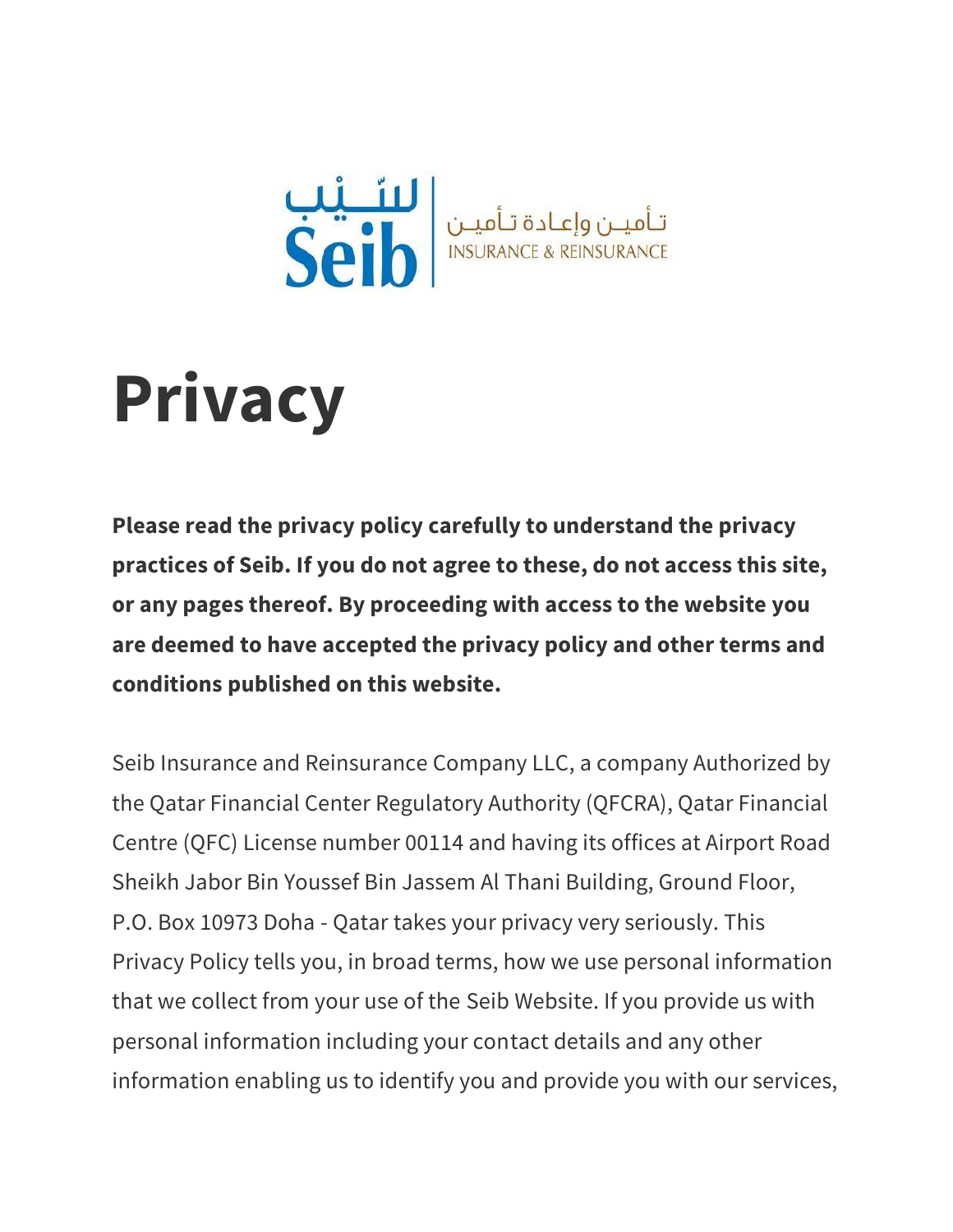we will treat it according to this policy.

In this privacy policy, "our", "we", "us" and "Seib" refers to Seib Insurance and Reinsurance Company LLC.

We may make changes to this privacy statement from time to time. Such changes will be effective from the time they appear on the Site. You can check the effective date at the end of document allows you to determine whether there have been changes since the last time you reviewed the policy. Therefore, you should remember to check this privacy statement from time to time.

### **Privacy**

- 1. What Information Do We Collect and How?
- 2. How we use your information and who we share it with.
- 3. Use of Personal Information for Marketing.
- 4. Dealing with other people.
- 5. Sensitive Personal Information.
- 6. No Warranties on Security of Personal Data.
- 7. Cookies.
- 8. Further Information.
- 9. Copyright and Trademarks.
- 10. Your Personal Data and Your Legal Rights.
- 11. Third Party links.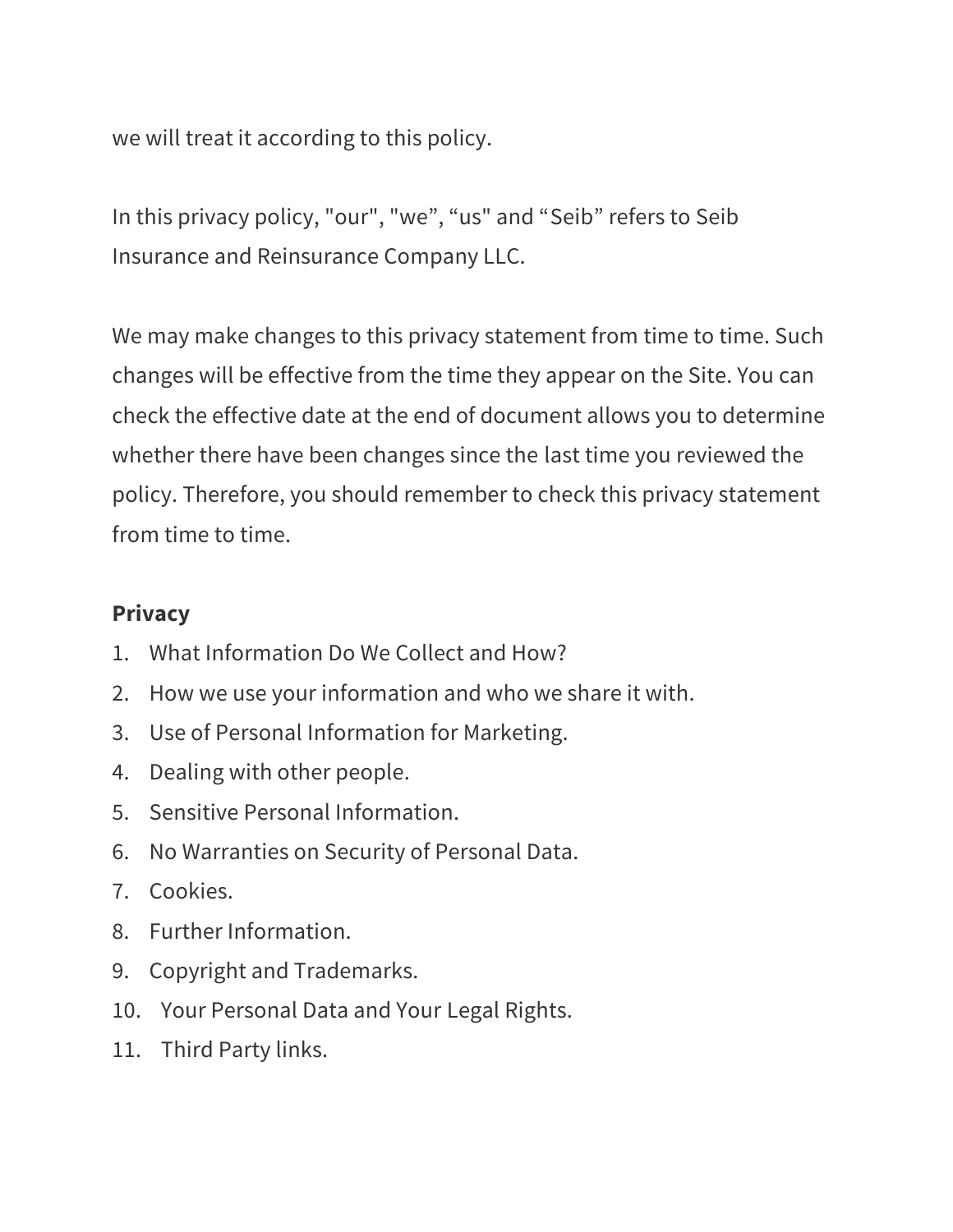- 12. Consent.
- 13. Policy Updates.

## **1. What Information Do We Collect and How?**

Your "personal information" means any information about you that you have given to us, or third parties, in connection with a service or product offered whether through use of this web site, by phone, in person or in writing. The personal information Seib collects through the Website may include details such as your name, e-mail address, postal address, telephone number, Qatar ID details, passport details, Country of residence and Nationality, gender, source of income, date of birth and bank or credit/debit card details.

Personal information is collected by Seib on the Website:

- via inquiry, registration, claim forms, feedback forms and forums;
- when you purchase any of our products or services;
- when you fill out a survey, or vote in a poll on this website;
- through applications;
- through feedback forms and web analytics tags; and
- when you provide your details to us either online or offline.

When you buy a product or service from us, you will have access to a policy document relating to that product or service. If there is any conflict between the terms of this privacy statement and those of the specific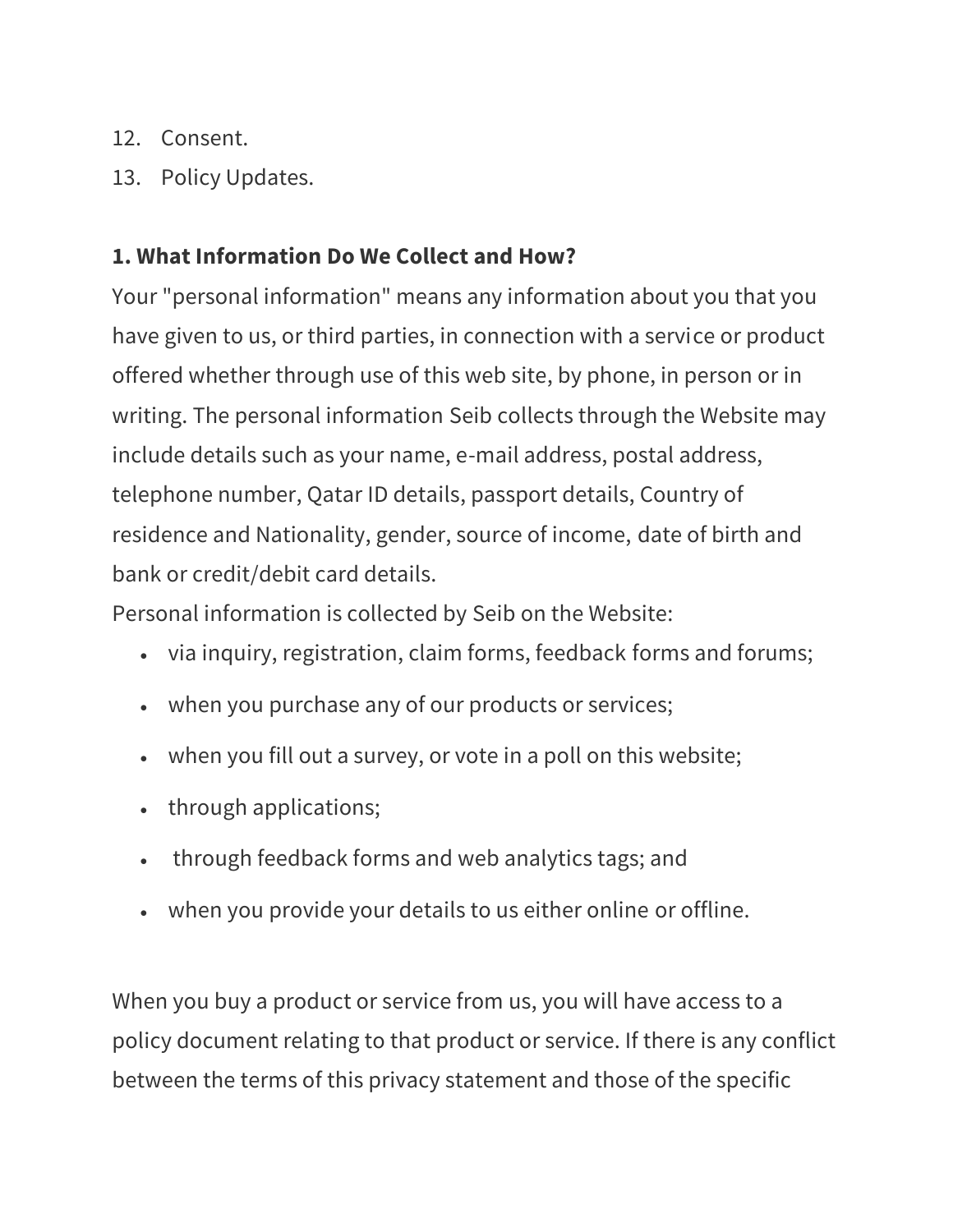privacy statement that applies to a particular product, then the terms of the latter will prevail.

This document should be shown to anyone else who is covered by, or a party to, any services or policies you buy from us.

#### **2. How we use your information and who we share it with**

Your privacy is very important to us and we have designed our Privacy Policy with the objective of maintaining your trust, confidence and respecting your right of protecting your personal information. We will use your information to manage your insurance with us, including underwriting, claims handling, analytical purposes and to assist us in improving our processes, products and services. We may also use the information to send you information about our products and services and any other services described in our Website. This may include disclosing your information within the Seib and to agents, suppliers, other insurers, re-insurers and other companies who provide services on our behalf. Disclosure of your information to a third party outside of the Seib will only be made where the third party has agreed to keep your personal information strictly confidential and use it only for the specific purpose for which we provide it to them. We may also share your information to the regulatory authorities where we are required or permitted to do so by law.

In line with the above, we may transfer your information to other countries including those located outside the Gulf Area.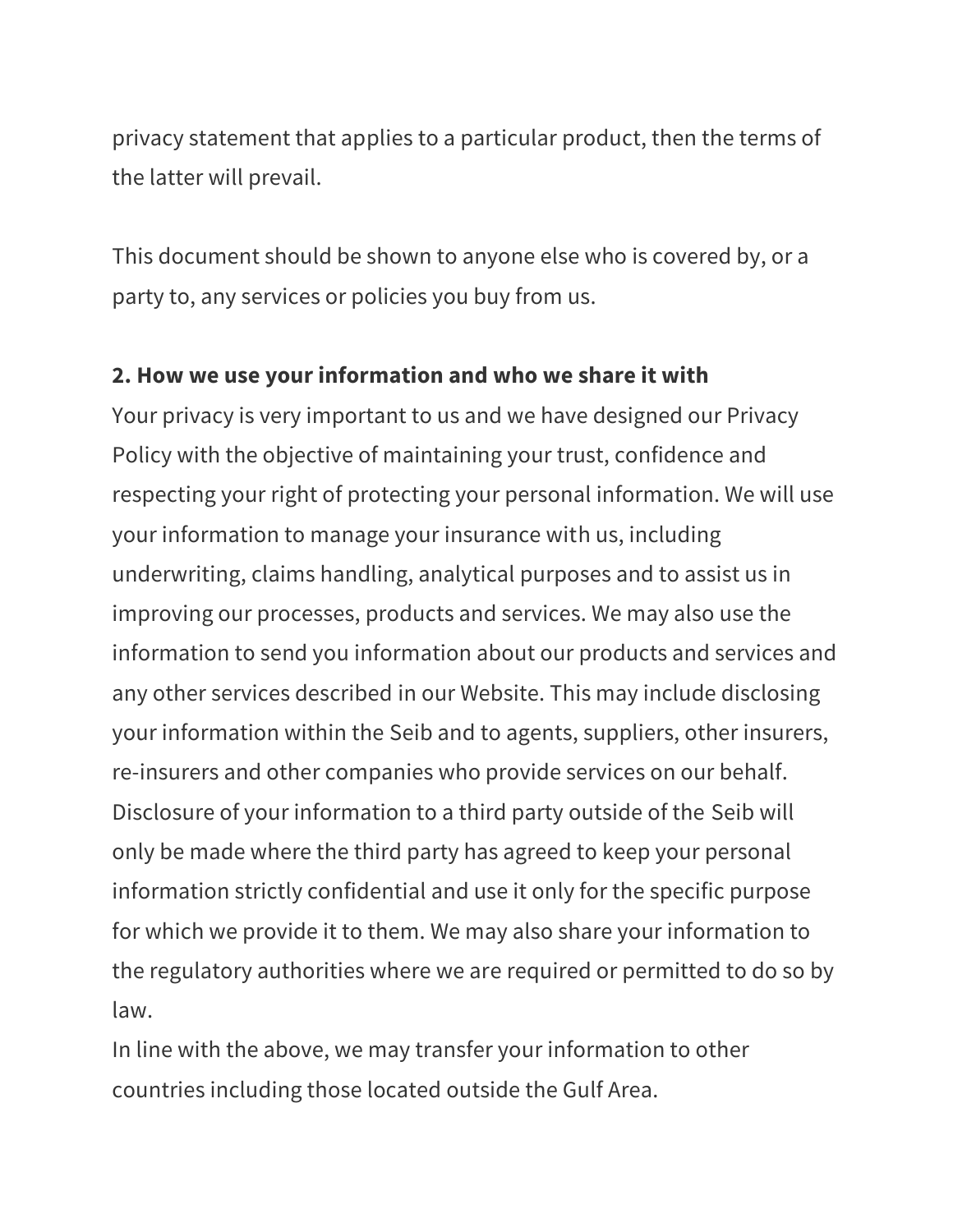To keep premiums low, we do participate in a number of industry initiatives to prevent and detect fraud. To help prevent crime we may:

- Share information about you with other organizations and public bodies including the police;
- Share information about you within the Group and with other insurers;
- Pass your details to recognized centralized insurance industry applications and claims review systems where your details may be checked and updated;
- Check your details with fraud prevention agencies and databases. If you give us false or inaccurate information and we suspect fraud, we may record this with fraud prevention agencies;
- Search records held by fraud prevention and credit agencies to:
	- Help make decisions about credit services for you and members of your household
	- Help make decisions on insurance policies and claims for you and members of your household
	- Trace debtors, recover debt, prevent fraud and to manage your insurance policies;
	- Check your identity to prevent money laundering;
	- Undertake credit searches and additional fraud searches.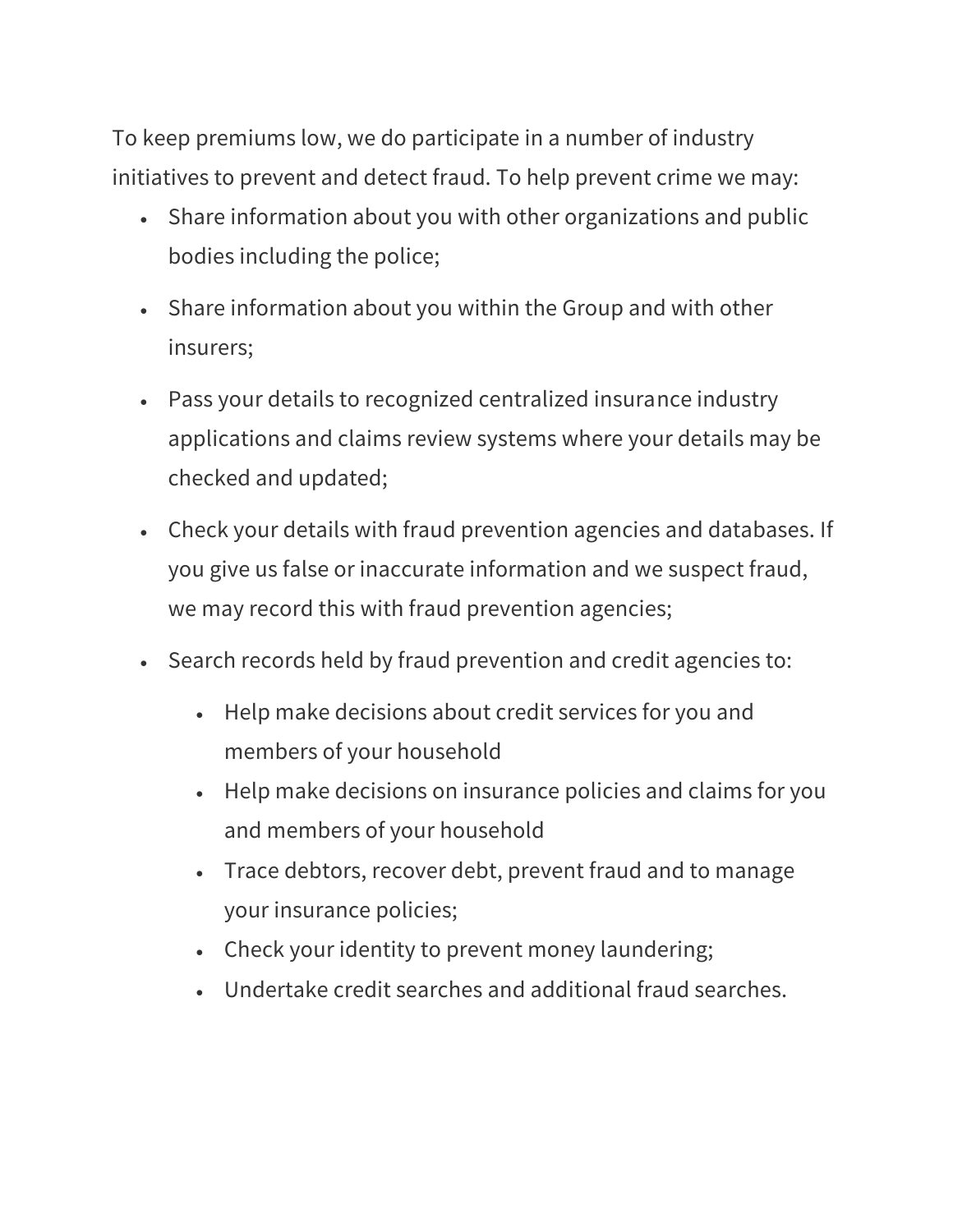We are constantly striving to improve the quality of our service and the efficiency of our systems and so, from time to time, we may use your personal information during staff training and/or system testing.

# **3. Use of Personal Information for Marketing Purposes**

The information you supply may be used by us and carefully selected Third Parties for research purposes or to inform you of other products or services that may be of interest to you, unless you have advised us otherwise. On each occasion that we contact you for these purposes, you will always be given the option to opt out of any further communication.

If you have provided your contact information to us and would prefer not to receive marketing information, or to participate in research, simply contact us to let us know.

# **4. Dealing with Other People**

If your spouse or partner contacts us on your behalf, due to data protection, we will be unable to answer their queries. However, if you require your spouse, partner or another third party to be able to discuss your policy, please contact Seib and inform us of whom you would like to speak on your behalf. However, this will exclude them from being able to cancel the policy as we require speaking to the policyholder regarding cancellations.

# **5. Sensitive Personal Information**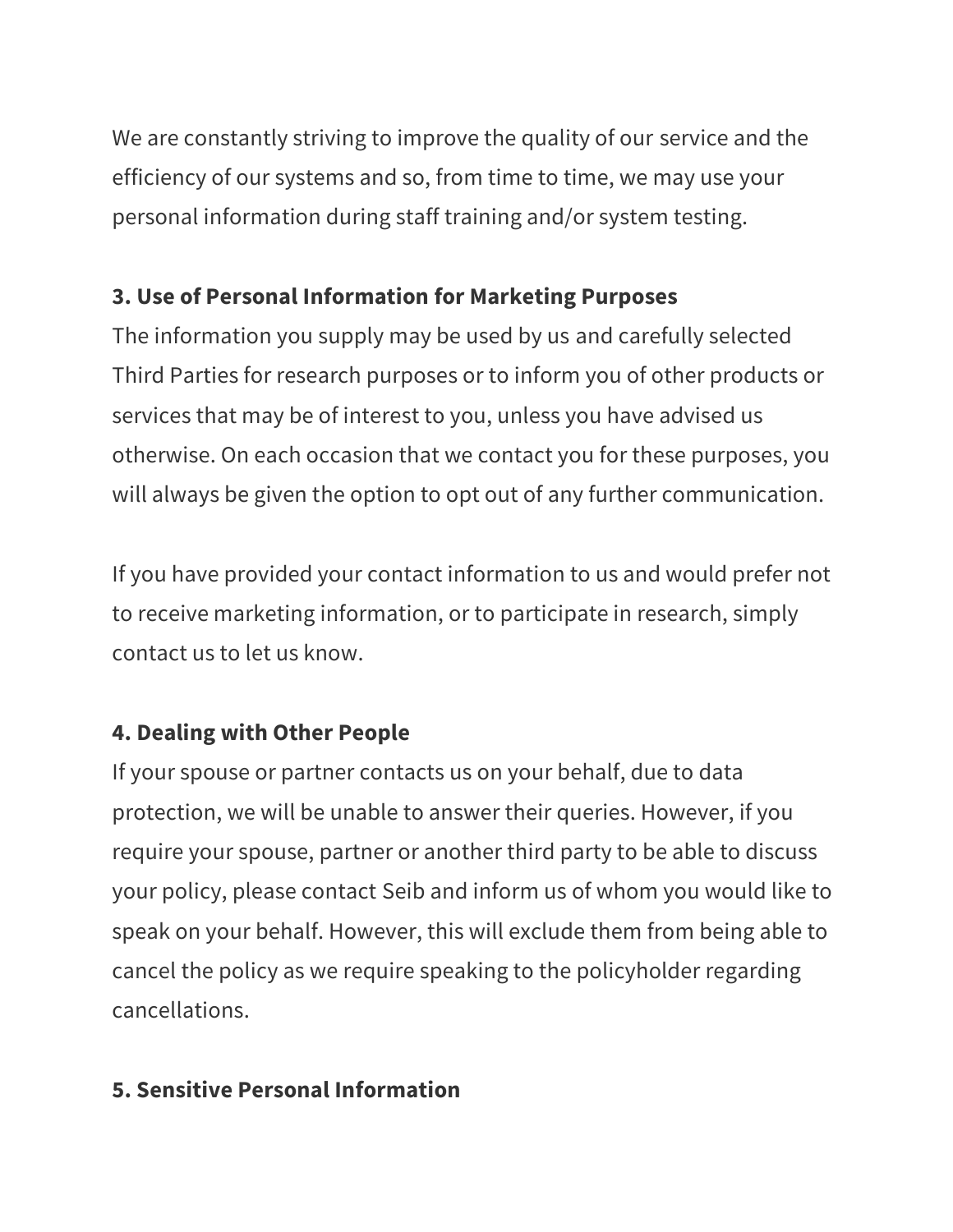To provide you with some of our products or services, we may need to collect and process sensitive personal information (such as information about any criminal convictions or the state of your health) about you and others who are a party to the service or product. We will only use sensitive personal data for the specific purpose for which you provide it. Please ensure that you only provide us with sensitive information about other people with their express agreement.

We will never ask for sensitive information like your Credit or Debit Card Number, CVV, PIN, OTP, online passwords, etc. Please do not provide or share these details via emails/SMS or on calls received from individuals claiming to be from Seib.

## **6. Security of Personal Data**

# **Security of customer data is our priority; it is also a mutual responsibility. As a customer what should you consider?**

In today's constantly changing threat landscape of the internet, one has to continuously upkeep safety measures of computing devices. Information traveling across the internet is subject to various security threats by unauthorized third parties.

Whilst Seib ensures the highest standards of care and protection of customer data once it reaches Seib, you should take into consideration that Seib does not manage the internet. Accordingly, Seib takes no responsibility or liability while your information is in transit over the internet to Seib. In order to protect your privacy, we strongly recommend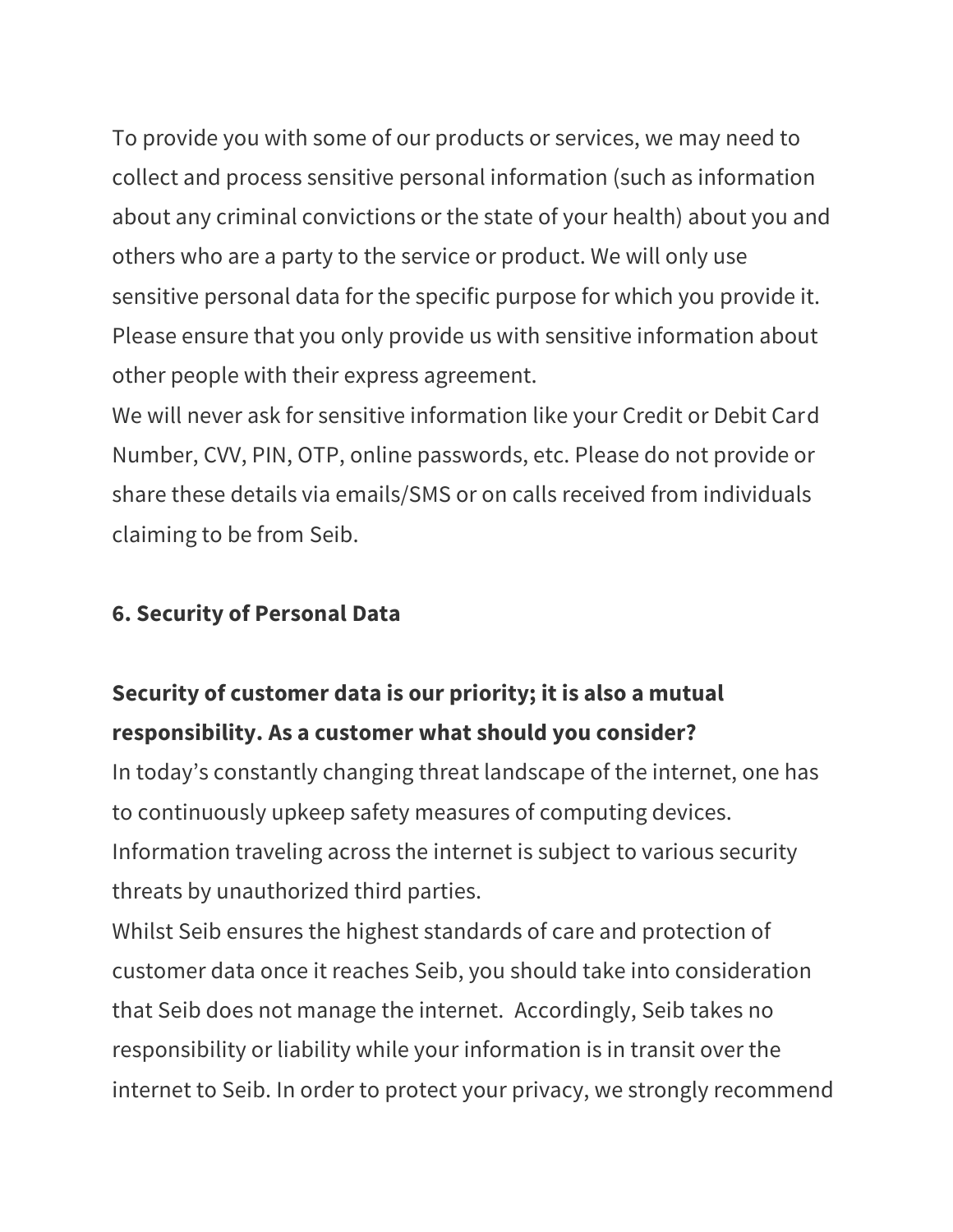you safeguard your computer devices and secure any data which you communicate to Seib or alternatively, use a means of communication with Seib which you may feel more comfortable with.

## **7. Cookies**

Seib sends cookies to your computer and other web enabled equipment from its websites. A cookie is a piece of information stored on the hard drive of a computer by a web server to enhance and simplify a website user's experience by identifying a user if he or she has previously accessed that website. Cookies can make the web more useful to you by storing information about your preferences on particular websites, which allows website owners to provide more useful features for their users. The cookies used on the Site do not include any information that others could read and understand about you such as your name or any account or policy number. They contain no personal information about you. Most Internet browsers allow you to turn off the cookie function. If you want to know how to do this, please look at the help menu on your browser. However, this will restrict the services you can use.

## **8. Further Information**

You should be aware that any telephone calls made to us may be recorded for monitoring and training purposes and to assist us in preventing and detecting fraud. Therefore, your use of this means of communication means that you accept and consent to this.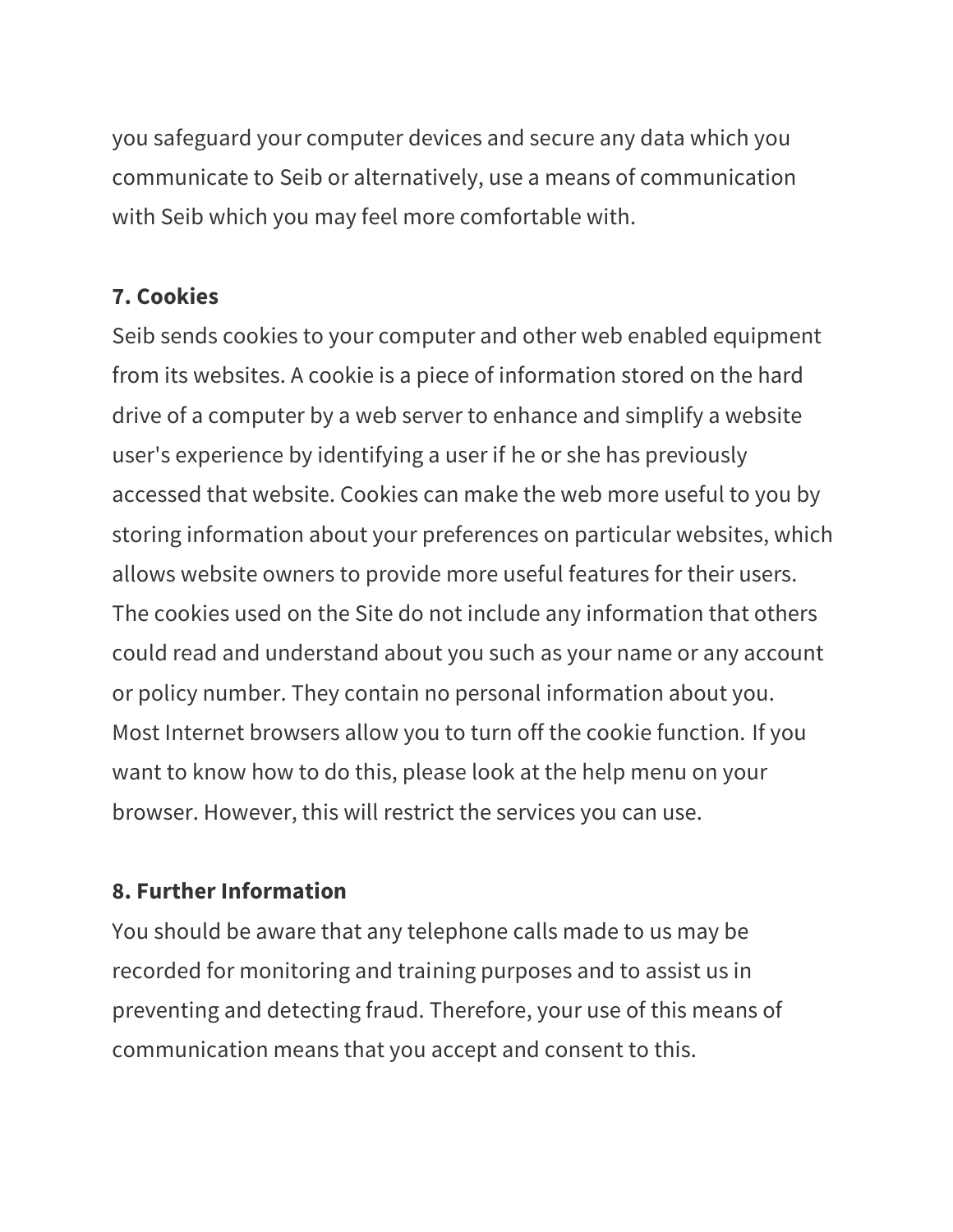# **9. Copyright and Trademarks**

Seib owns the trademarks, logos and service marks displayed on this website. These may not be used without the written permission. Materials on this site are protected by copyright. No part of these materials may be modified, reproduced, stored in a retrieval system, transmitted, copied, distributed or used in any other way for commercial or public purposes without Seib's prior written consent.

# **10. Your Personal Data and Your Legal Rights**

Any personal information you supply to Seib via the Website or via any third party website will be treated in accordance with the applicable local regulations on Data Protection.

You have the:

- The right to object to your personal information being used for direct marketing. We will give you the ability to object to this, and where required we will ensure we obtain your consent before undertaking marketing; and
- The right to request a copy of the personal information Seib holds about you.
- The right to request that any inaccurate data is corrected.

To do this, please write to us with full details of what you require to Seib by email to [info@seibinsurance.com](mailto:info@seibinsurance.com)